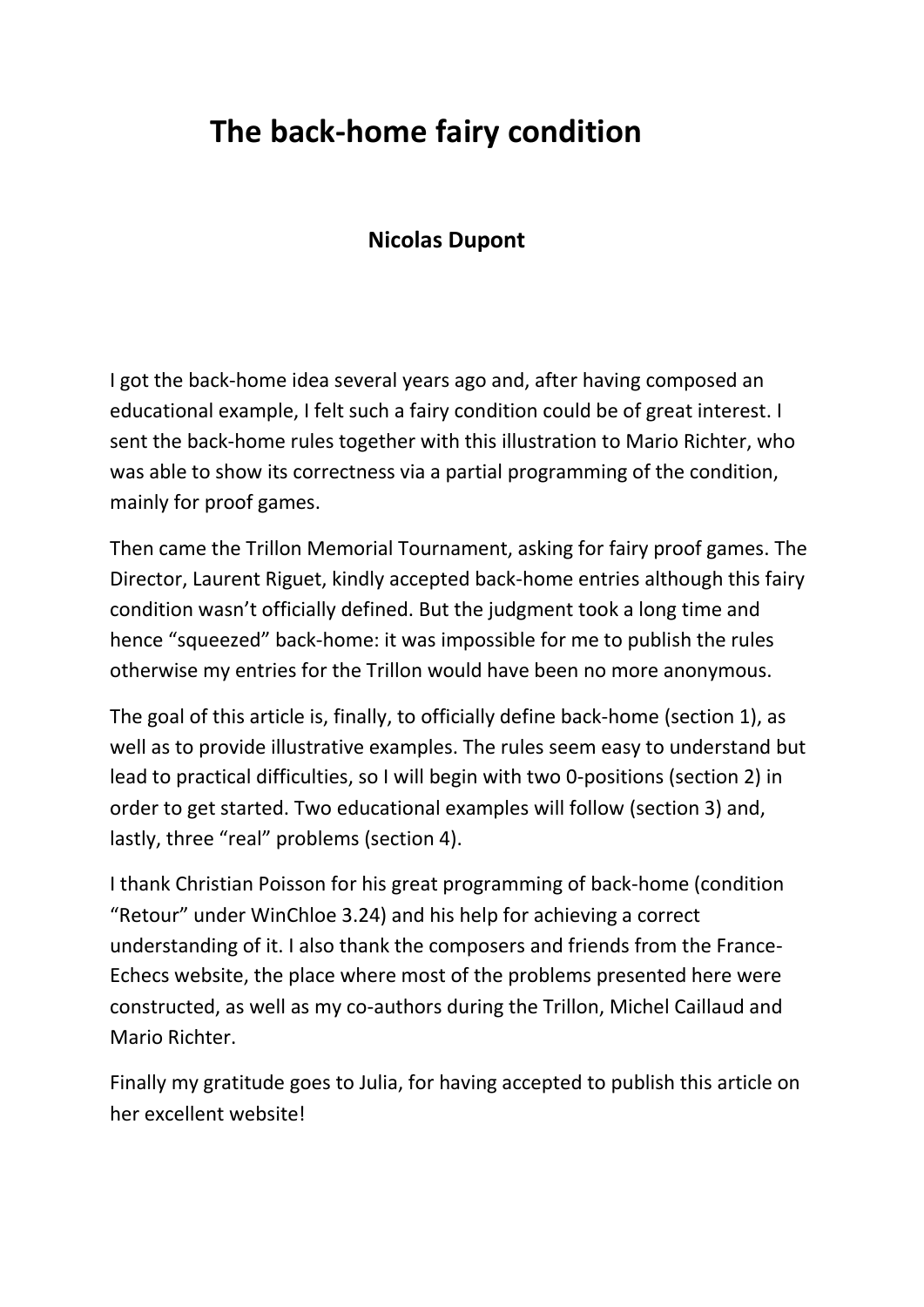## **Section 1: Definition of the back-home fairy condition**

- **a)** If a piece can legally move to the square it occupied in the initial position of the problem, it must move to this back-home square.
- **b)** Back-home moves are prevalent to the virtual capture of the opponent King by any piece, i.e. "checks are fairies".
- **c)** If several back-home moves are legal, the side-on-move chooses which one to play.
- **d)** The back-home square of a Pawn which is promoted during the solution is the initial square of this Pawn.

Although they look easy to use, those rules may actually lead to rather complex reasoning, in particular to detect legal moves, checks and checkmates. Indeed a back-home move is legal if it doesn't allow the opponent side to virtually capture our King. A particular case is when this opponent side has itself a legal back-home move to play, as claimed by rule b).

It implies that some induction process may appear in order to verify back-home move legality. Nevertheless it seems it never leads to infinite loops, although it may lead to a rather delicate exploration of what can happen in the future of the position. This is why we continue with:

#### **Section 2: Getting started**

#### **0-position A:**



Back-home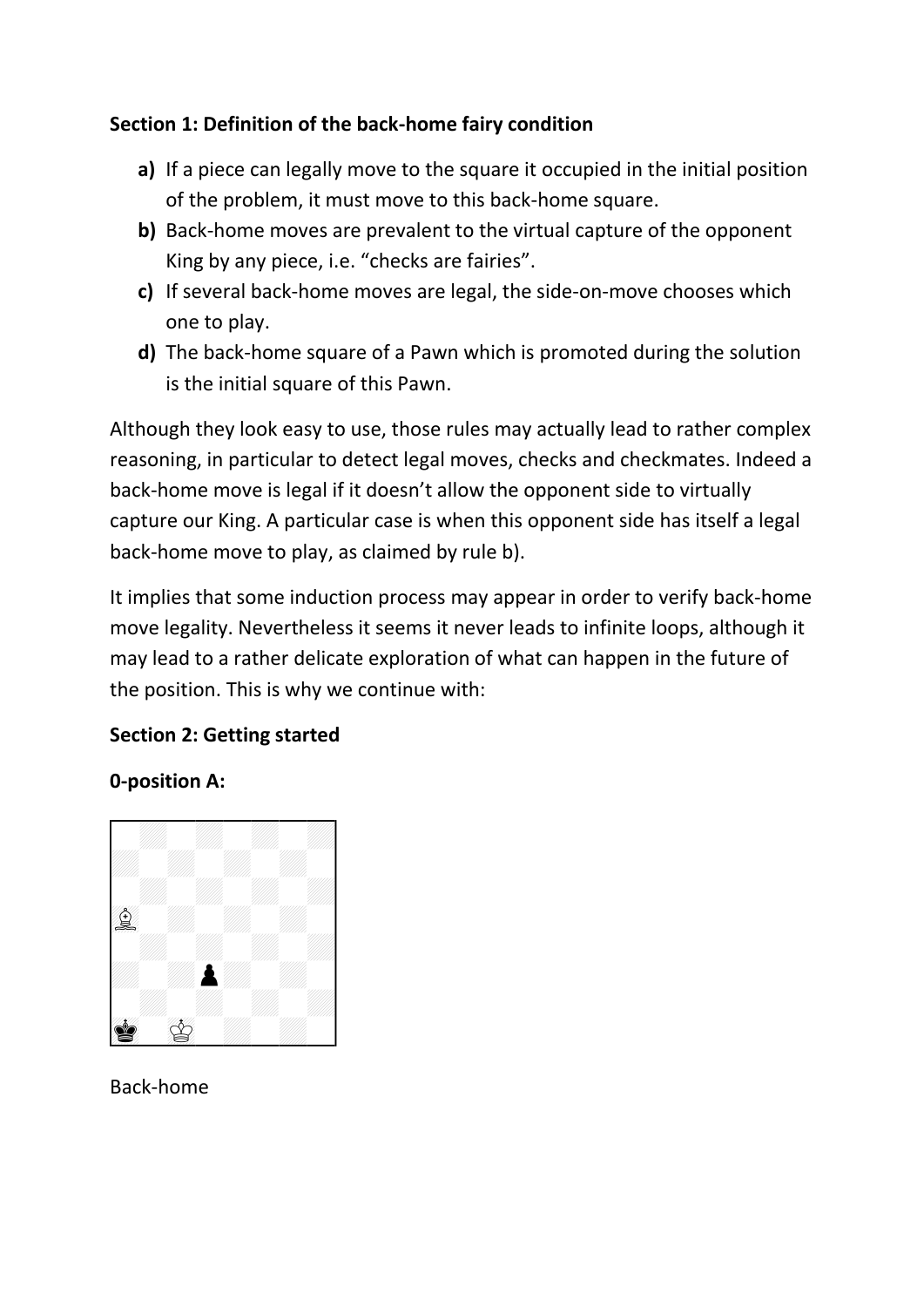As an application of rule b), 1.**Bc3 is not a checking move** as White doesn't threaten to capture the opponent King. Black may answer with 1…Ka2/b1/b2 (the royal contact is allowed as this is legal in this situation). As an application of rule a), the game must continue with 2.Ba5 Ka1.

Remark that **Black can't answer with 1…d2** as this move is illegal! Indeed if 1…d2 is played, then the back-home move 2.Ba5 is illegal as it lets the White King be threatened by the Black Pawn, and thus the Black King is threatened by the White Bishop!

So we can see here a strange phenomenon: The move 1…d2 seems to be a check but is in fact an auto-check as it disallows the back-home move 2.Ba5… It is of the same spirit as, for example, in Madrasi: if a King is observed by an adverse paralyzed unit, this King's side must take care not to play a move which de-paralyzes this unit!

#### **0-position B:**



Back-home

The move 1.g5+ is obviously a check as the Pawn can't go back-home. Suppose the game continues with 1…Kd8 2.g6. Then the back-home move 2…Kd7 is illegal, hence the game may continue with 2…Qh7 3.g7, cutting the Queen's back-home road.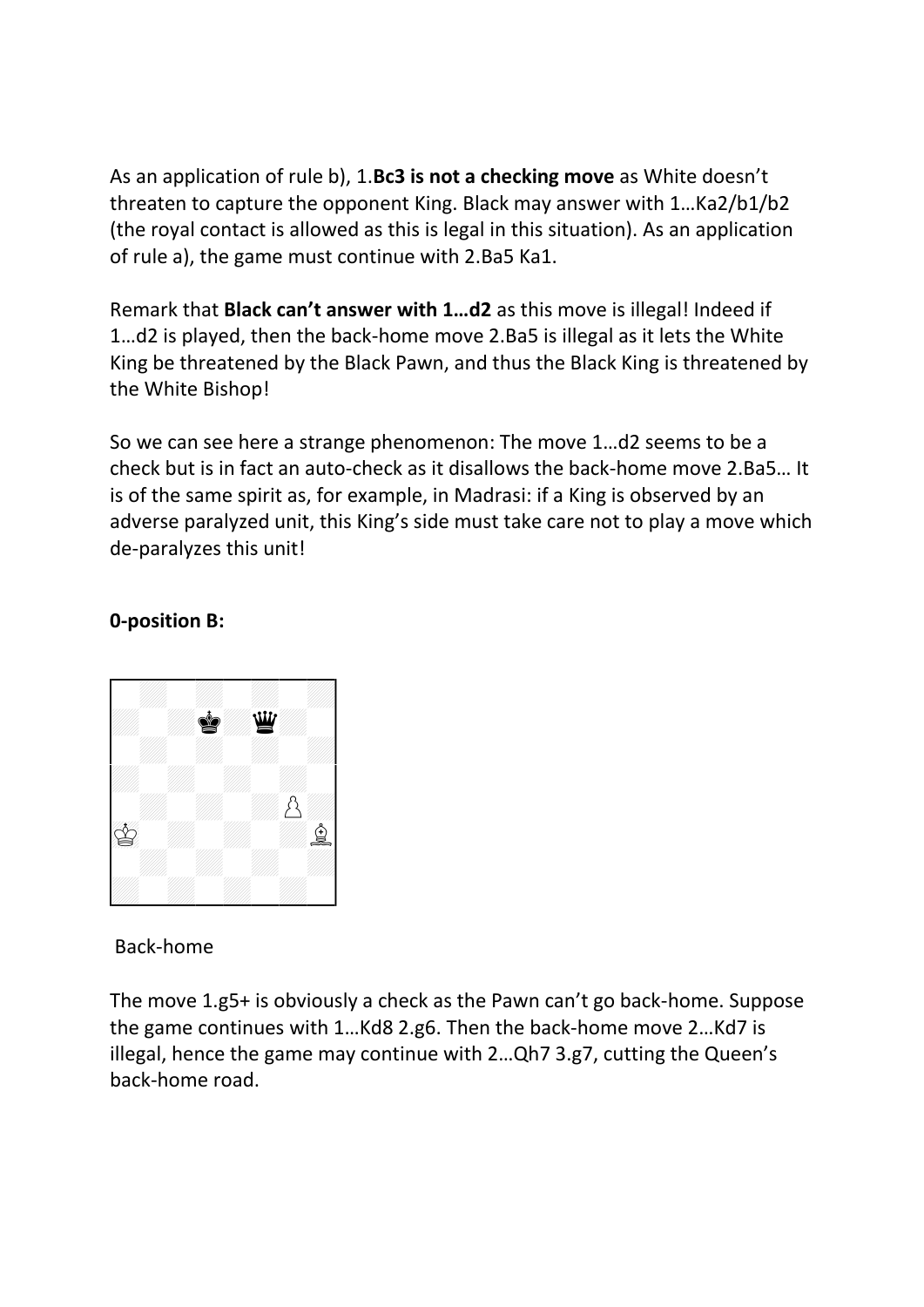Now **3…Qxh3 is legal but not a checking move** as Black will be forced to play next the back-home move Kd7, as it is now legal. On the contrary, **3…Qd3 is a checking move** as Black threatens the opponent King (4…Kd7 would be illegal).

An easy way for White to parry this check is obviously to move its King, but another way is to allow Black to play its back-home move 4…Kd7! For example White may play 4.Bf1 and, after the unique Black legal answer 4...Kd7+, White may play 5.Bxd3 as its back-home move 5.Bh3 is illegal.

Is it legal for White to play e.g. 4.Bg4, keeping the pressure on d7? The answer is no, as 4…Kd7 would then be illegal and hence 4.Bg4 would not parry the check 3…Qd3+. Indeed 4…Kd7 would be illegal as the back-home move 5.Bh3 is illegal too (it lets the White King be threatened by the Black Queen).

## **Section 3: Educational examples**

**Nicolas Dupont France-Echecs 2013**



hs#3.5 (2+3) C+ Back-home

1…e1=B 2.Ba3 b2 3.Kc2 b1=Q 3.Bc1 Qb3#

From rule d) the back-home square of the promoted Be1 is e2, hence no backhome move is legal for this unit. The move 3…b1=Q is not a check as the promoted Qb1 must go back-home to b3.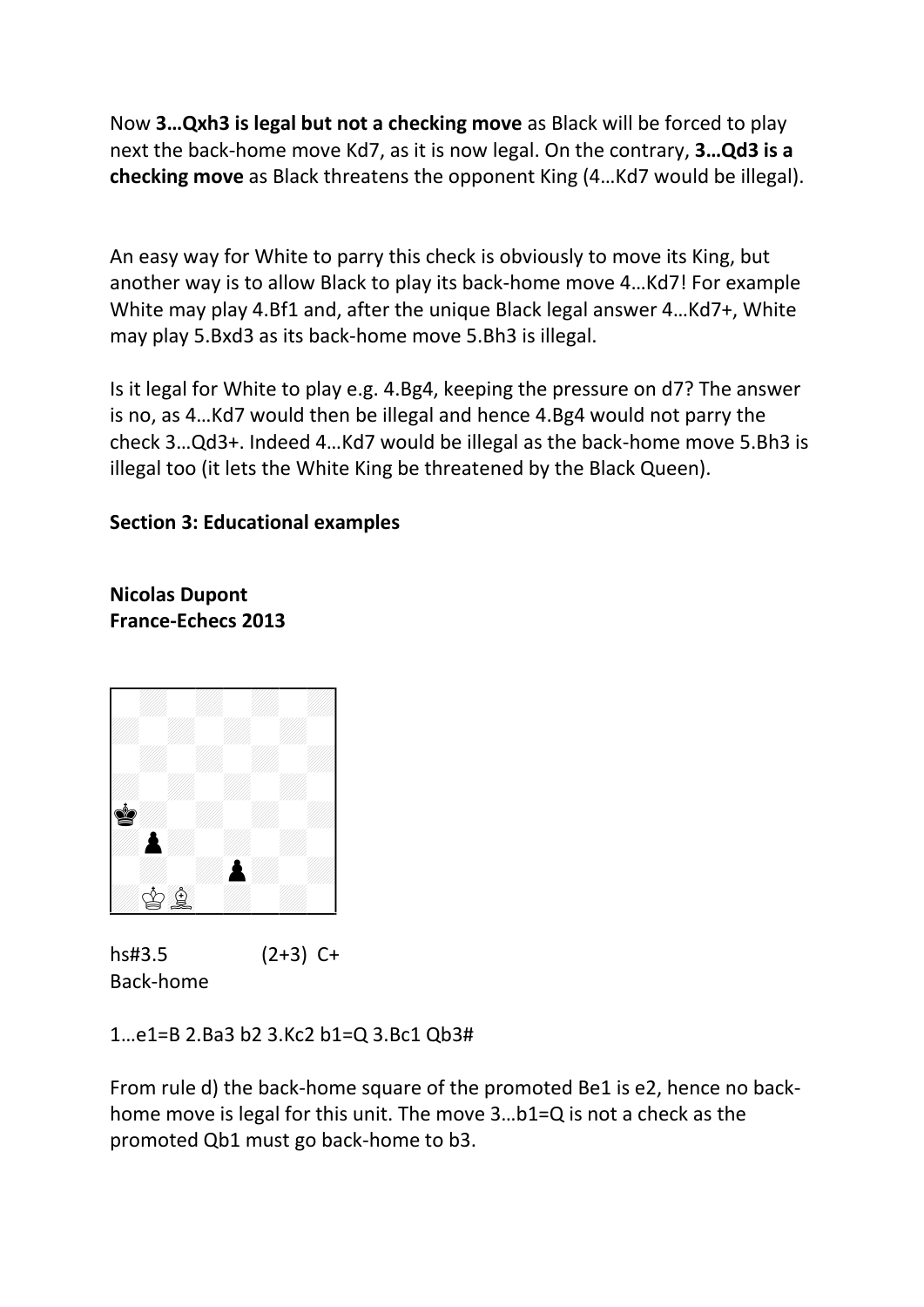From rule c), White has the choice between its 2 back-home possibilities 3.Kxb1 and 3.Bc1. Of course it chooses the latter as we are in a help setting. Finally the mating move 3…Qb3# is forced as this is the only back-home possibility for Black.

Note that this problem would also be correct under the h#z3.0 stipulation (mate-zug), as the pre-terminal move 3.Bc1 is not a check.

**Nicolas Dupont Original**



PG 7.5 (16+14) C+ Back-home

1.e4 f5 2.e5 f4 3.Qg4 f3 4.gxf3 Sh6 5.Qh5+ Sf7 6.f4 Sg5 7.Qd1 Kf7 8.fxg5

This is the back-home proof game I sent at first to Mario. Obviously, for such a proof game, the back-home square of a given unit is the one occupied in the initial game array, not in the diagram position.

This diagram position raises a question: how has the Black Knight been captured? Indeed it is almost impossible for such a leaper to go more than one move ahead from its initial position, except to cover a check!

The beginning of the solution allows the White Queen to move without being obliged to then go back-home. The key sequence is 4…Sh6 5.Qh5+ Sf7 as the Black Knight is now free to move to g5 and be captured on that square.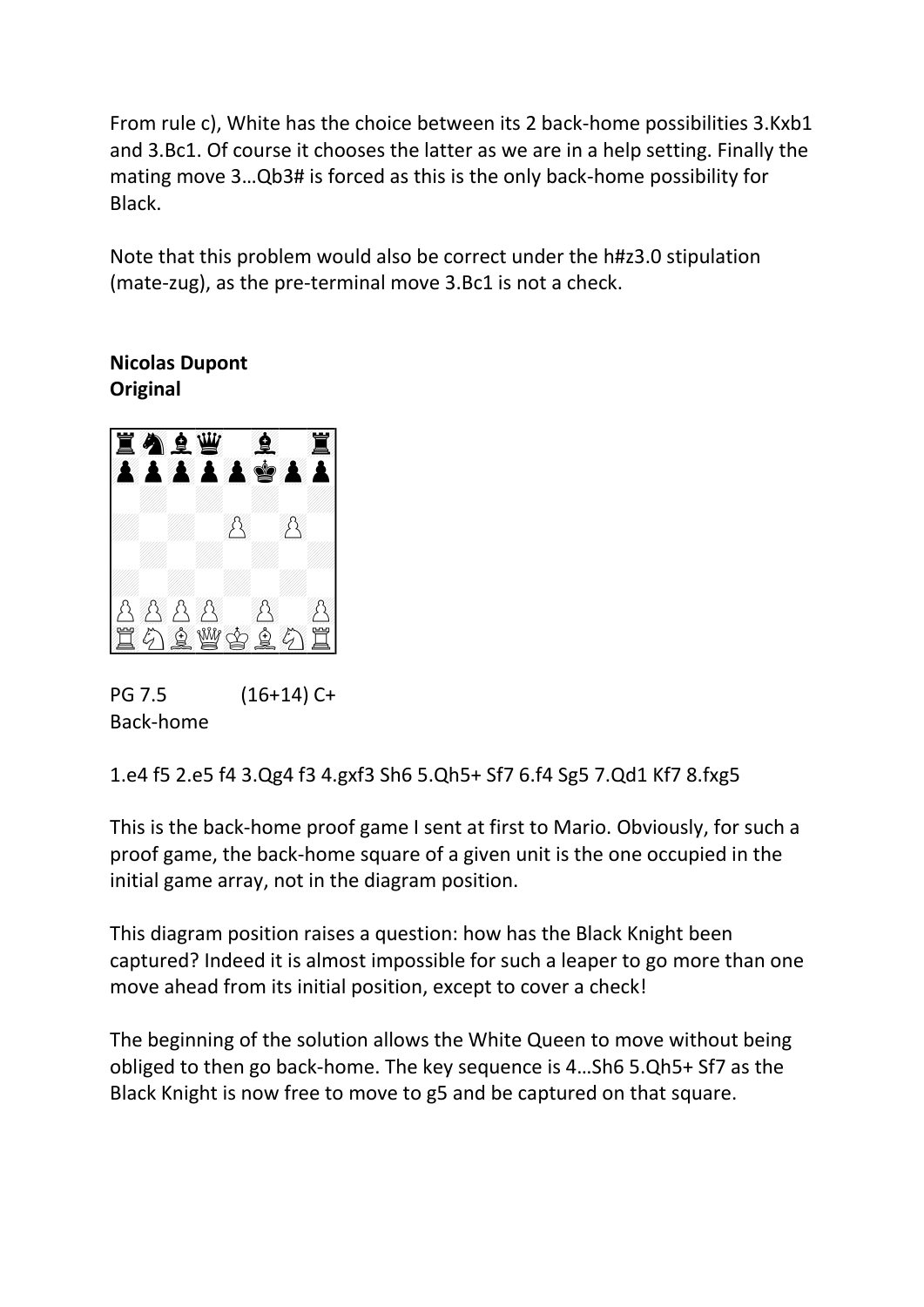Remark that the fairy condition allows a rather dense content even for this kind of short proof game: a circuit from the White Queen together with an "impostor" Pawn g5 (not coming directly from g2), and a Black side almost "at home".

#### **Section 4: Illustrative problems**

I hope that, at this point, each reader has understood back-home well enough. So in this last section I will provide fewer explanations to the solutions.

The first problem is a series one. A back-home series problem is rather special as, without the help of another fairy condition, it is difficult to develop a backhome series. Indeed each move should generally be followed by its back-home move.

#### **Christian Poisson France-Echecs 2013**



ser-#9 (4+8) C+ Back-home

1.Sxb6 2.Sxa6 3.Rxd7 4.Rc7 5.Kb8 6.Sa4 7.Sb4 8.Rf7 9.Rf1#

At the beginning, White is self-pinning all its material so that, after the keymove 5.Kb8, the Knight on a6 is free to move to b4, making the Rook on c7 also free to move!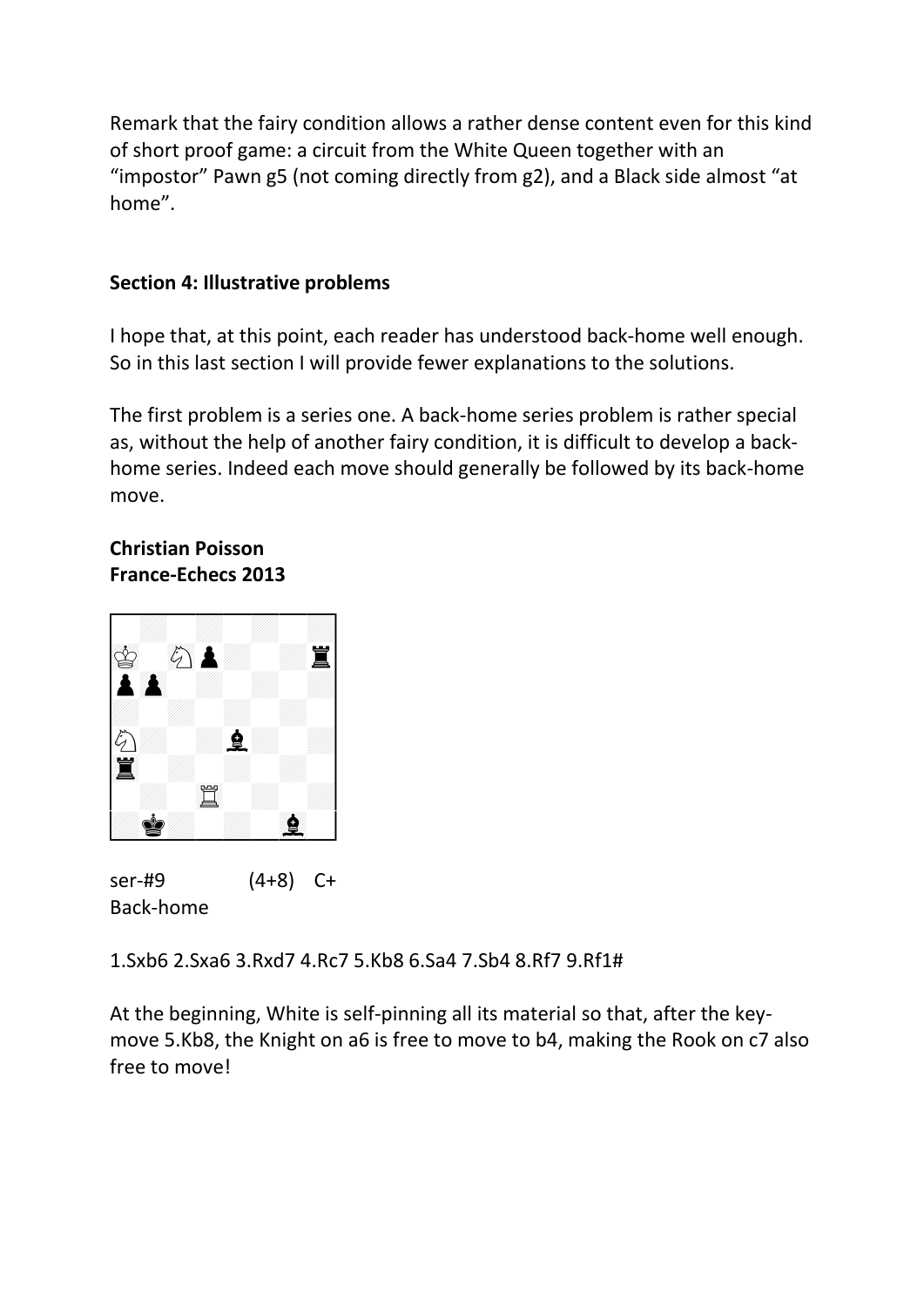I let the reader convince himself that the order of the moves is unique (an easy application of the main rules). It is more difficult to see why Black is checkmated after the last move, even if White has a back-home possibility with its King. This goes more or less as in 0-position B.

It is also interesting to understand that 8.Rg7 9.Rxg1 does not lead to a checkmate. The reason is that, in this case, Black can defend itself by playing its Rook, allowing the White back-home move Ka7. Note that this defense is impossible in the solution, as the back-home square a7 is doubly observed.

#### **Christian Poisson France-Echecs 2013**



h#3.5 (3+2) C+ b) Kb4->d6 c) Kb4->e5 Back-home

1...g8=B 2.b1=S Ra5 3.Sa3 Rb5+ 4.Ka4 Bb3#

b) 1...Re1 2.b1=S Re5 3.Sc3 g8=Q 4.Sd5+ Q×d5#

c) 1...Rg1 2.b1=B Rg6 3.Bf5 g8=Q 4.Kf6 Qg7#

A very fresh and surprising problem! This is incredible that the three solutions are non-dualistic while using so many fairy effects…

Here too, the reader should have carefully read the other sections in order to understand why those solutions end with checkmate and why other sequences don't.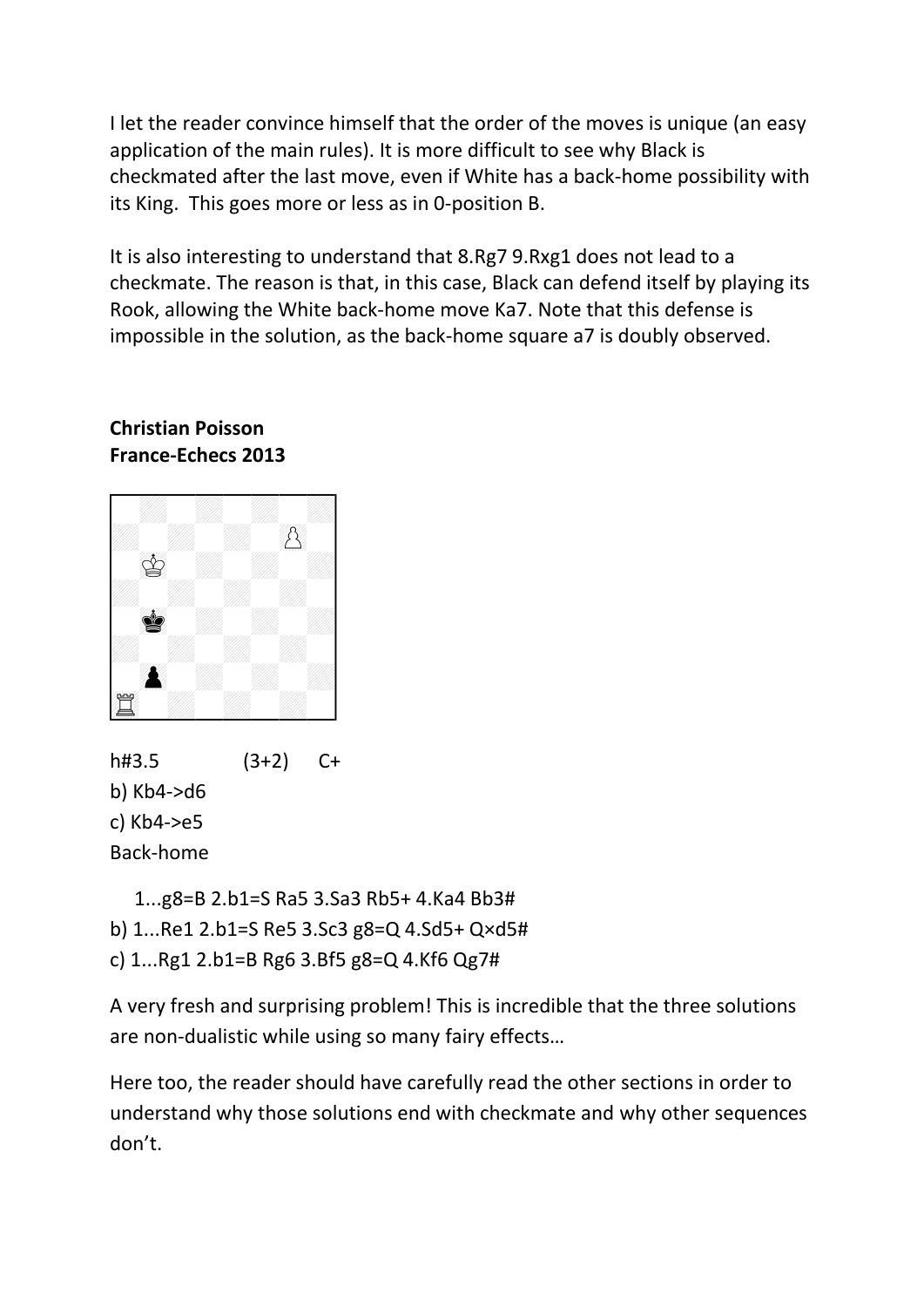For example, the following sequence is a nice try for b):

1…Re1 2.b1=Q g8=Q 3.Qb2+ Qb3 4.Qc1 Qe6

This is fully legal and non-dualistic but doesn't end with a checkmate! Indeed, as the Black back-home move Qb2 is illegal (while threatening the White King, this move would disallow the White back-home move Ra1, hence a threatened Black King), Black is free to play another defense, e.g. Qc2, and now White must play Ra1.

I end this back-home presentation with my favorite problem, a proof game jointly composed with Michel. The diagram position shows two "free" Black Knights, and we already know that it is very difficult to make them free as they are very reactive to the back-home constraint. In fact no less than 5 switchbacks and 2 circuits are needed to reach the following light position in 21.5 moves under the back-home condition:

## **Michel Caillaud & Nicolas Dupont Mémorial J.M. Trillon 2012**



PG 21.5 (15+15) Back-home

1.h4 g5 2.hxg5 h5 3.g6 Bh6 4.g7 Sf6 5.g8=S Bf8 6.Sh6 Sg8 7.Sf5 Bh6 8.Sd6+ Kf8 9.b3 Kg7 10.b4 Sf6 11.Se8+ Sxe8 12.b5 Sd6 13.b6 Sc4 14.Ba3 Sb2 15.Bb4 Sc6 16.Bc3+ Sd4 17.Qc1 Sd3+ 18.Kd1 Sf4 19.Ke1 Kf8 20.Qd1 Ke8 21.Bb2 Bf8 22.Bc1